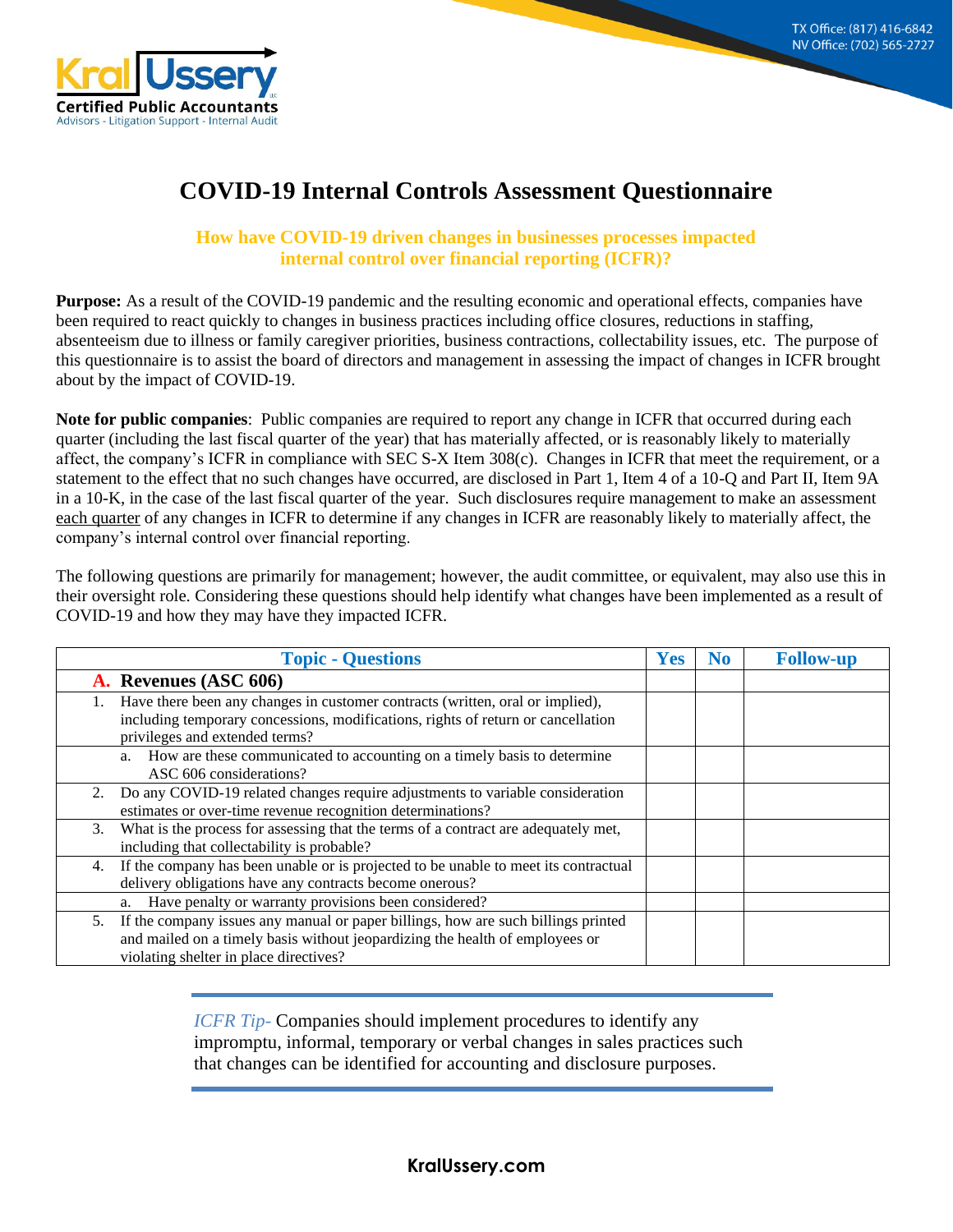

| <b>Topic - Questions</b>                                                                                                                                                                                                                                                                             | Yes | N <sub>0</sub> | <b>Follow-up</b> |
|------------------------------------------------------------------------------------------------------------------------------------------------------------------------------------------------------------------------------------------------------------------------------------------------------|-----|----------------|------------------|
| <b>B.</b> Expenditures and Disbursements                                                                                                                                                                                                                                                             |     |                |                  |
| Have there been any changes to purchasing policies and procedures, including<br>1.<br>approvals and bidding processes?                                                                                                                                                                               |     |                |                  |
| Have supply chain disruptions required the company to seek alternative sources or<br>2.<br>enter into emergency purchases that may not follow established purchase<br>guidelines?                                                                                                                    |     |                |                  |
| Does the current process for month end accruals and vendor Masterfile updates<br>a.<br>incorporate processes to account for such purchases?                                                                                                                                                          |     |                |                  |
| Are there any purchase or disbursement documents requiring approvals that are<br>3.<br>outside of the company's automated workflow system (paper documents)?                                                                                                                                         |     |                |                  |
| Are processes in place for mail collection and dissemination?<br>a.                                                                                                                                                                                                                                  |     |                |                  |
| How are such paper documents and all required supporting documents<br>$\mathbf{b}$ .<br>(complete package) transmitted to (and transmitted from) approvers and/or<br>reviewers that may be working from home?                                                                                        |     |                |                  |
| Have all staffing reductions, office, store, warehouse or other closures, and<br>4.<br>regulatory changes been communicated for accounting and disclosure<br>considerations?                                                                                                                         |     |                |                  |
| Are any staffing level changes or closures considered to be permanent (may<br>a.<br>require different accounting and disclosure treatment)?                                                                                                                                                          |     |                |                  |
| Have there been any other changes in payroll amounts, benefits, share based<br>$\mathbf{b}$ .<br>payments, etc. that may require special accounting consideration?                                                                                                                                   |     |                |                  |
| Has the company considered the impacts of pay cuts or pay suspensions and<br>$\mathbf{c}.$<br>COVID-19 related changes in projected company performance on bonus<br>accruals, share based payment awards or other employee benefits that may be<br>based on salaries or company performance targets? |     |                |                  |
| Does the company have new vendor relationships where aspects of ICFR are now<br>5.<br>outsourced or co-sourced?                                                                                                                                                                                      |     |                |                  |
| Has the company conducted adequate due diligence in concluding upon their<br>a.<br>ethics, competency and accountability?                                                                                                                                                                            |     |                |                  |
| Has the company requested a SOC-1, type 2 attestation report from them?<br>b.                                                                                                                                                                                                                        |     |                |                  |
| Who reviews the SOC-1, type 2 reports and are they adequately concluding<br>c.<br>upon noted deficiencies and suggested user controls?                                                                                                                                                               |     |                |                  |

*ICFR Tip*- For some companies, a virtual workforce or reductions in staffing may increase fraud risk in disbursement and/or vendor master file policies and procedures. Companies should consider stress tests of anti-fraud controls where any processes have an increased risk of fraud.

| <b>Topic - Questions</b>                                                                                                                                                                                                                                 | <b>Yes</b> | N <sub>0</sub> | <b>Follow-up</b> |
|----------------------------------------------------------------------------------------------------------------------------------------------------------------------------------------------------------------------------------------------------------|------------|----------------|------------------|
| C. Cash and Cash Management                                                                                                                                                                                                                              |            |                |                  |
| Have changes in personnel (due to illness, staff reductions or staff working from<br>home) required any changes in review and approval of ACH or wire transfer<br>procedures?                                                                            |            |                |                  |
| If the company requires person-to-person (bank personnel or company<br>a.<br>personnel) approval of non-standard wire transfers, how has the company<br>adapted to COVID-19 changes?                                                                     |            |                |                  |
| 2. If treasury personnel or other staff have been granted remote access (i.e. home-<br>based access) to company bank accounts, do bank access security protocols<br>consider the possibility that home computers or home networks may be<br>compromised? |            |                |                  |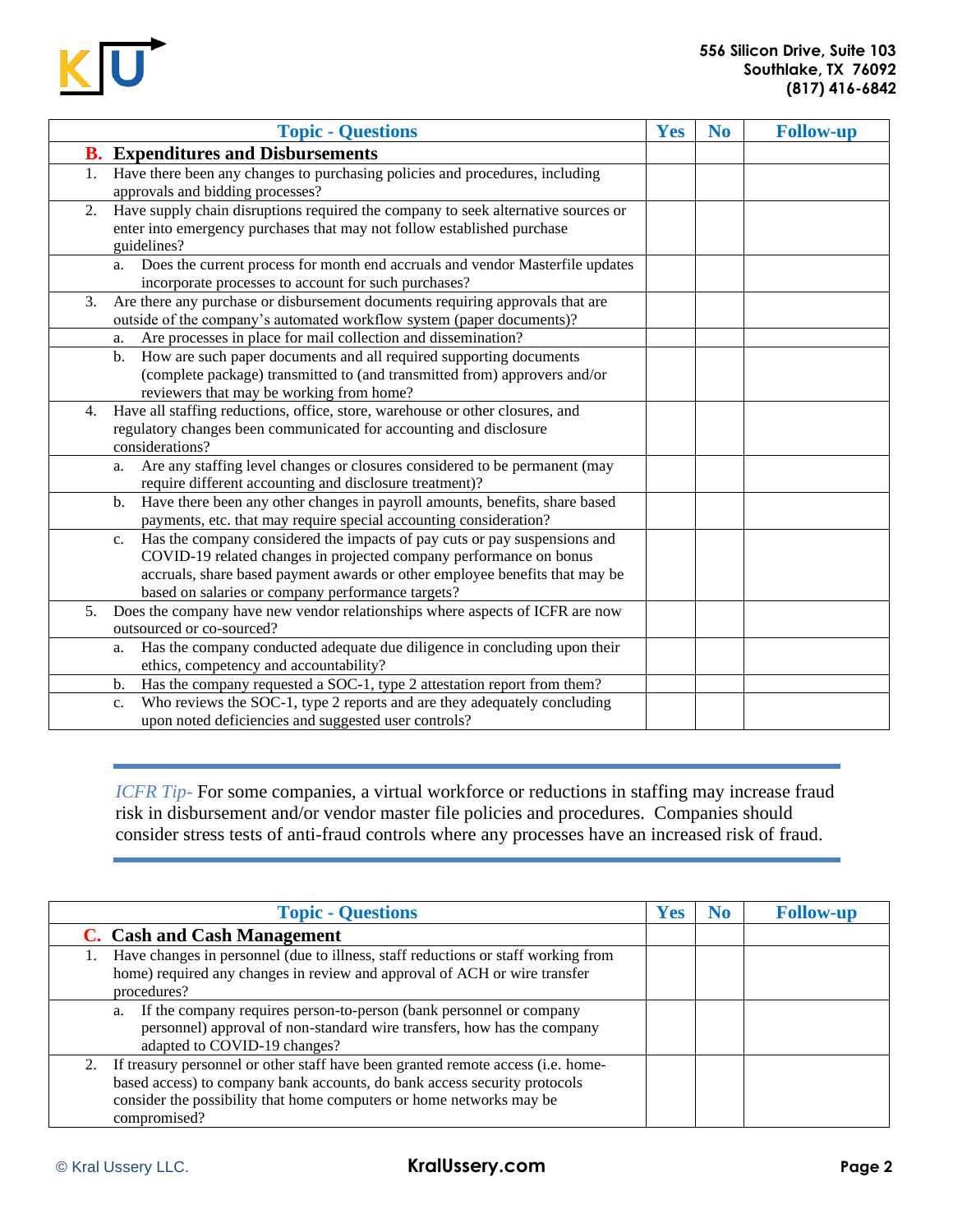

| a. Are similar protocols in place for ALL bank and investment accounts,<br>including accounts that are at smaller banks, remote locations or accounts that<br>are infrequently used or accessed?                                                                                   |  |
|------------------------------------------------------------------------------------------------------------------------------------------------------------------------------------------------------------------------------------------------------------------------------------|--|
| 3. Are bank reconciliation procedures and reconciliation approvals continued to be<br>performed on a timely basis?                                                                                                                                                                 |  |
| 4. Have changes in personnel (due to illness, staff reductions or staff working from<br>home) required changes in cash collection and processing procedures (for example,<br>who opens mail or have bank lockbox notifications changed due to COVID-19<br>bank personnel changes?) |  |
| 5. Some companies have drawn against lines of credit and made other measures to<br>conserve cash. Have there been any changes in investment policies and procedures,<br>including cash movements between accounts?                                                                 |  |

| <b>Topic - Questions</b>                                                            | <b>Yes</b> | N <sub>0</sub> | <b>Follow-up</b> |
|-------------------------------------------------------------------------------------|------------|----------------|------------------|
| <b>D.</b> Accounts Receivables and Collections                                      |            |                |                  |
| Have company collections personnel been given authority to grant individual         |            |                |                  |
| concessions on payment terms or other modifications on payments and are there       |            |                |                  |
| processes in place to properly record and monitor such concessions?                 |            |                |                  |
| 2. Due to the speed in which COVID-19 has impacted the economy, some companies      |            |                |                  |
| may consider modifying its assessment of allowance for doubtful accounts from       |            |                |                  |
| primarily a historical lookback experience model to a model similar to the new      |            |                |                  |
| CECL model. Has the company changed its methodology for assessing its               |            |                |                  |
| allowance for doubtful accounts and, if so, have changes in control procedures been |            |                |                  |
| documented and communicated?                                                        |            |                |                  |

| <b>Topic - Questions</b>                                                                                                                                     | Yes | No | <b>Follow-up</b> |
|--------------------------------------------------------------------------------------------------------------------------------------------------------------|-----|----|------------------|
| <b>E.</b> Fair Value Measurements (ASC 820)                                                                                                                  |     |    |                  |
| Have there been any changes in policies and procedures surrounding fair value<br>measurements, including management judgements?                              |     |    |                  |
| If there have been significant decreases in the volume or level of activity in the<br>a.<br>marketplace, have alternative valuation techniques been adopted? |     |    |                  |
| 2. Has the company considered the impact of any changes on disclosure such as level<br>1, 2 or $3?$                                                          |     |    |                  |
| 3. Is the review of the determinations of fair value, as well as the judgements applied,<br>been subject to timely management review?                        |     |    |                  |

| <b>Topic - Questions</b>                                                                                                                                                                                                                                                                                                                                                                          | <b>Yes</b> | No | <b>Follow-up</b> |
|---------------------------------------------------------------------------------------------------------------------------------------------------------------------------------------------------------------------------------------------------------------------------------------------------------------------------------------------------------------------------------------------------|------------|----|------------------|
| <b>F.</b> Assets and Asset Impairments, including Goodwill:                                                                                                                                                                                                                                                                                                                                       |            |    |                  |
| Have any capital expenditure projects (including IT related projects) been modified,<br>delayed or cancelled and have the cancellations been communicated to accounting<br>for proper recording and disclosure?                                                                                                                                                                                   |            |    |                  |
| 2. In response to COVID-19 business and economic uncertainty, has the company<br>properly evaluated inventory for slow-moving or obsolete inventory and assessed<br>lower of cost or net realizable value considerations?                                                                                                                                                                         |            |    |                  |
| 3. Assets are required to be assessed for impairment whenever events or<br>circumstances indicate that an impairment has occurred. Even though goodwill is<br>required to be assessed for impairment annually, events or circumstances may<br>require a goodwill impairment assessment more frequently. Has the company<br>considered events and circumstances that may require impairment tests? |            |    |                  |
| Does the company follow the correct order for impairments as follows?<br>4.                                                                                                                                                                                                                                                                                                                       |            |    |                  |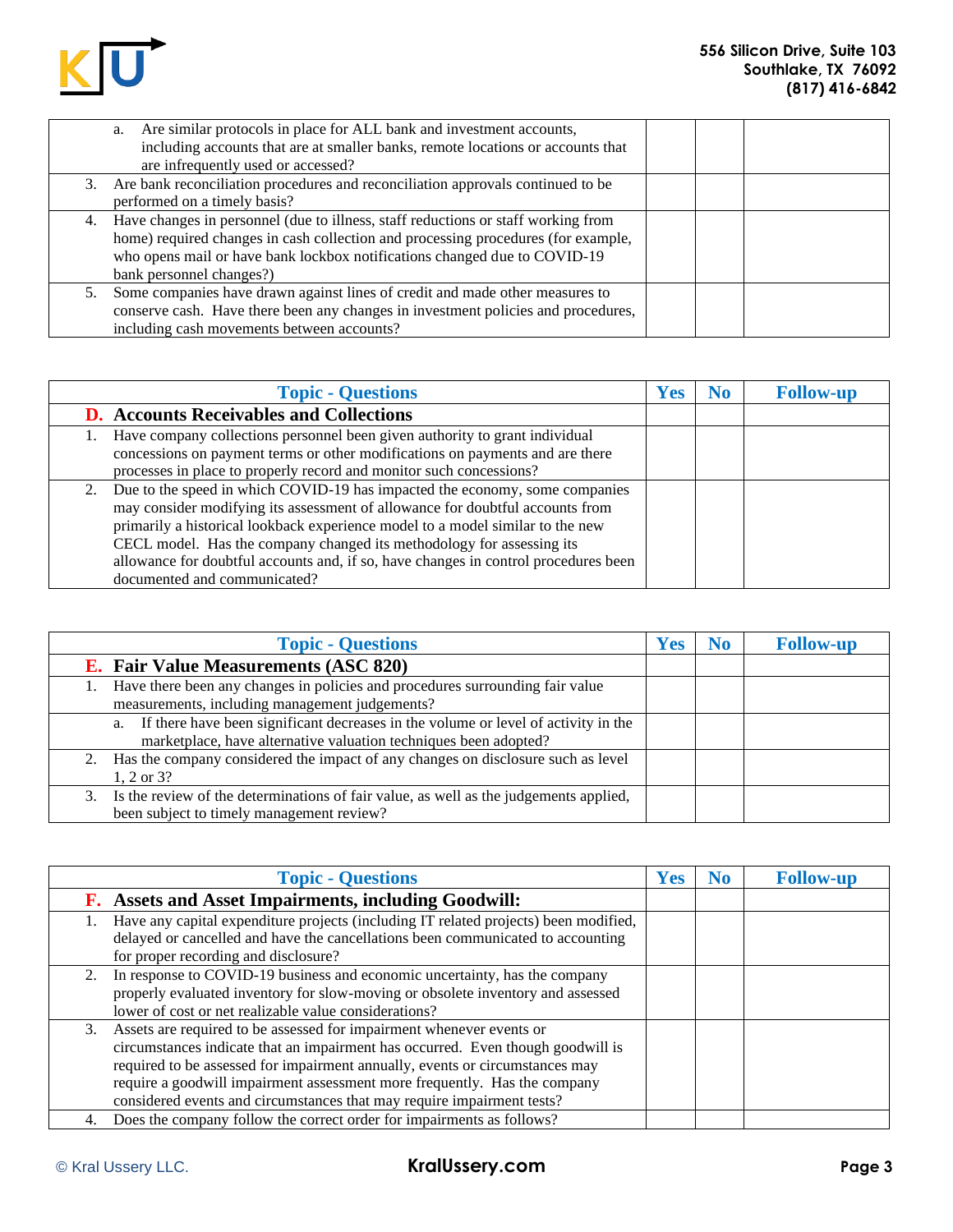

| a.             | Non-fixed assets such as inventory (ASC 330), and capitalized costs to obtain<br>or fulfill a revenue contract (ASC 310)                           |  |
|----------------|----------------------------------------------------------------------------------------------------------------------------------------------------|--|
| b.             | Indefinite-lived intangible assets other than goodwill such as certain<br>trademarks and acquired in-process research and development (ASC 350-30) |  |
| $\mathbf{c}$ . | Long-lived assets such as PP&E, finite-lived intangible assets and right-of-use<br>assets $(ASC 360-10)$                                           |  |
| d.             | Goodwill (ASC 350-20)                                                                                                                              |  |
|                | 5. Have there been any changes in processes, procedures and judgements made in<br>impairment analysis, or review procedures?                       |  |

*ICFR Tip*- A lessee's right-to-use asset, or ROU asset (lease accounting) is subject to the same asset impairment guidance as property plant and equipment. Changes in the way leased assets or facilities are used or changes in economic circumstances due to COVID-19 may require an impairment review of certain ROU assets.

| <b>Topic - Questions</b>                                                                                                                                                                         | <b>Yes</b> | No. | <b>Follow-up</b> |
|--------------------------------------------------------------------------------------------------------------------------------------------------------------------------------------------------|------------|-----|------------------|
| G. Deferred Tax Assets (ASC 740-10-30)                                                                                                                                                           |            |     |                  |
| 1. Has the company considered how changes associated with COVID-19 has impacted<br>decisions and judgements regarding deferred tax assets (DTA) valuation allowances<br>and interim disclosures? |            |     |                  |
| 2. Has the company made operational or other changes or is considering measures that<br>could have an impact on DTA valuation allowances?                                                        |            |     |                  |
| Are we such changes communicated to those responsible for assessing the<br>a.<br>DTA valuation allowance?                                                                                        |            |     |                  |

| <b>Topic - Questions</b>                                                                                                                                                                                                                                                                                                  | Yes | N <sub>o</sub> | <b>Follow-up</b> |
|---------------------------------------------------------------------------------------------------------------------------------------------------------------------------------------------------------------------------------------------------------------------------------------------------------------------------|-----|----------------|------------------|
| <b>H.</b> Payables and Other Liabilities                                                                                                                                                                                                                                                                                  |     |                |                  |
| If the company has modified payment terms on its payable obligations or has<br>negotiated any changes, have the modifications or changes been communicated to<br>accounting and financial reporting?                                                                                                                      |     |                |                  |
| Has the company made any changes in personnel, pay rates, PTO or other employee<br>2.<br>benefits, applied for and/or received governmental tax concessions, or other<br>COVID-19 related changes and have such changes been properly communicated to<br>accounting and financial reporting for PTO and payroll accruals? |     |                |                  |

|    | <b>Topic - Questions</b>                                                            | <b>Yes</b> | No | <b>Follow-up</b> |
|----|-------------------------------------------------------------------------------------|------------|----|------------------|
|    | <b>Debt</b>                                                                         |            |    |                  |
|    | Has the Company negotiated new or modified existing loan agreements?                |            |    |                  |
| 2. | Has the company considered the COVID-19 impact on debt covenant calculations?       |            |    |                  |
|    | Debt covenant calculations that use historical rolling averages may not reflect the |            |    |                  |
|    | full impact of an economic slow-down until subsequent periods.                      |            |    |                  |
|    | Has the company considered the future impact and the likelihood of any<br>a.        |            |    |                  |
|    | violations?                                                                         |            |    |                  |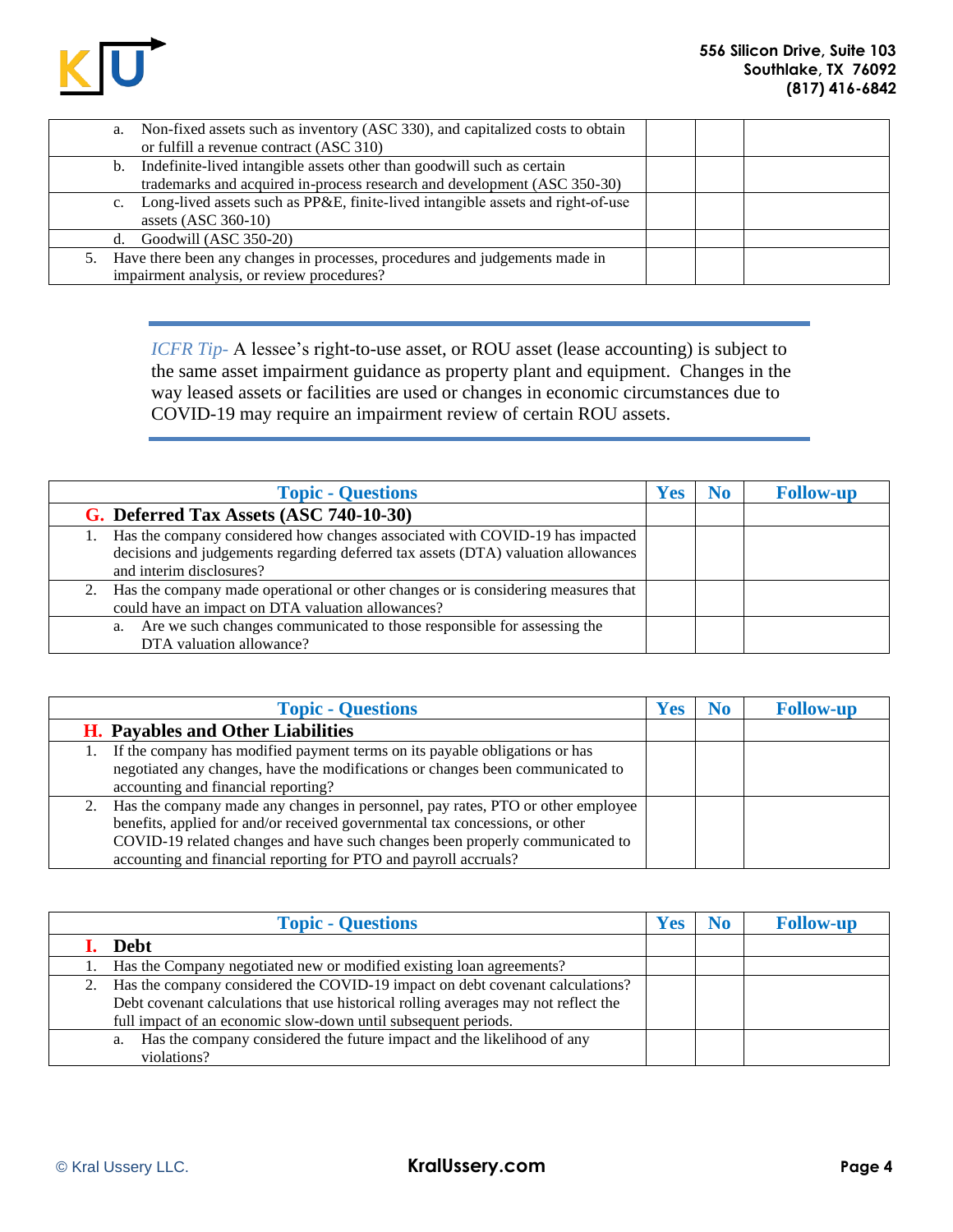

| <b>Topic - Questions</b>                                                                                                                                                                       | <b>Yes</b> | N <sub>0</sub> | <b>Follow-up</b> |
|------------------------------------------------------------------------------------------------------------------------------------------------------------------------------------------------|------------|----------------|------------------|
| <b>J.</b> Subsequent Events (ASC 855)                                                                                                                                                          |            |                |                  |
| Are processes adequate for assessing necessary information to conclude if<br>subsequent events, either about conditions that existed at the date of the balance<br>sheet or subsequent events? |            |                |                  |
| Are subsequent events properly vetted for disclosure, including at the board level?                                                                                                            |            |                |                  |

| <b>Topic - Questions</b>                                                                                                                                                                | Yes | No | <b>Follow-up</b> |
|-----------------------------------------------------------------------------------------------------------------------------------------------------------------------------------------|-----|----|------------------|
| K. Going Concern (ASC 205-40)                                                                                                                                                           |     |    |                  |
| Has the company's processes for assessing going concern been updated to reflect<br>1.<br>the company's most recent projections and business plans, including controls<br>pertaining to? |     |    |                  |
| Harvesting sufficient, accurate and timely information<br>a.                                                                                                                            |     |    |                  |
| Evaluations and forecasts<br>b.                                                                                                                                                         |     |    |                  |
| Documenting assumptions and conclusions                                                                                                                                                 |     |    |                  |

| <b>Topic - Questions</b>                                                                                                                                                                     | <b>Yes</b> | N <sub>0</sub> | <b>Follow-up</b> |
|----------------------------------------------------------------------------------------------------------------------------------------------------------------------------------------------|------------|----------------|------------------|
| <b>L.</b> Increased Risks of Fraud                                                                                                                                                           |            |                |                  |
| Has the company considered new opportunities, pressures and rationalizations?                                                                                                                |            |                |                  |
| 2. What significant changes have occurred regarding the new technologies to enable<br>virtual workplaces and work flows, and what are the associated data breach and<br>cybersecurity risks? |            |                |                  |
| 3. Is the company properly aggressively promoting the fraud hotline?                                                                                                                         |            |                |                  |
| If a fraud hotline does not exist, how does the company allow people to voice<br>a.<br>their concerns?                                                                                       |            |                |                  |

*ICFR Tip*- COVID-19 changes and economic impacts have elevated fraud risks for many enterprises. Employees may feel heightened financial stress due to pay reductions, or a spouse that has been furloughed. Management may feel increased pressure to meet financial reporting targets. During periods of economic uncertainty, management should increase awareness anti-fraud controls and may consider implementing scenario based stress tests of key anti-fraud controls.

| <b>Topic - Questions</b>                                                               | <b>Yes</b> | No. | <b>Follow-up</b> |
|----------------------------------------------------------------------------------------|------------|-----|------------------|
| M. Updating IT Security Controls in light of COVID-19                                  |            |     |                  |
| Has IT personnel considered the security risks associated with the use of home-<br>1.  |            |     |                  |
| based networks for access to company systems?                                          |            |     |                  |
| If home routers are compromised, how does that impact company IT systems?<br>a.        |            |     |                  |
| Are procedures in place to provide updated and current internet security for any<br>2. |            |     |                  |
| remote computer setup?                                                                 |            |     |                  |
| Are security protocols maintained for any company bank account access points?<br>3.    |            |     |                  |
| Has the COVID-19 altered the company's cybersecurity risk management program?<br>4.    |            |     |                  |
| Are all relevant controls owners aware of the changes?<br>a.                           |            |     |                  |
| Are all relevant controls owners properly trained on the changes?<br>b.                |            |     |                  |